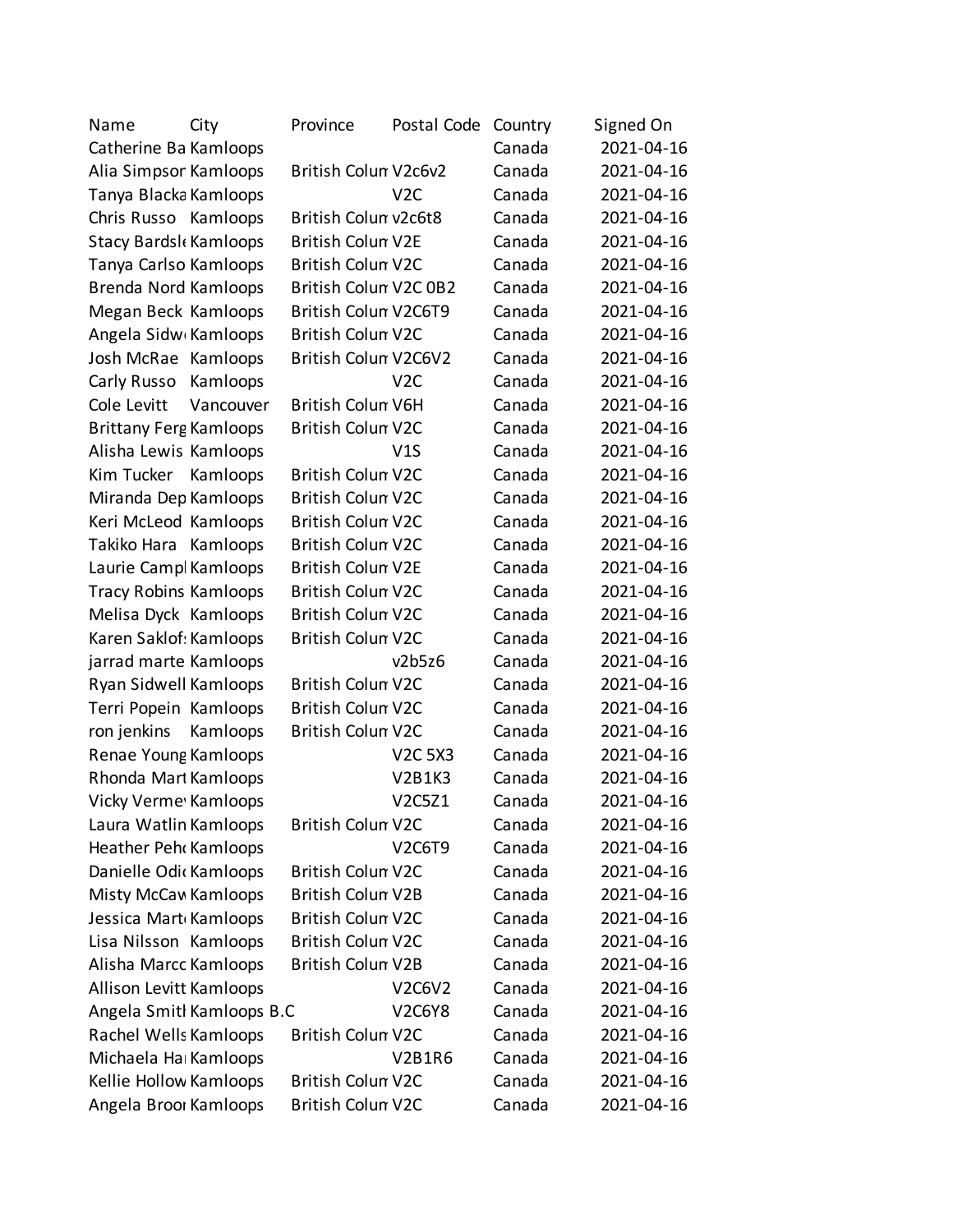| Krystle Van I Kamloops       | <b>British Colun V2C</b> |                                  | Canada | 2021-04-16 |
|------------------------------|--------------------------|----------------------------------|--------|------------|
| Jennifer Lyor Kamloops       | <b>British Colun V2C</b> |                                  | Canada | 2021-04-16 |
| M Rhonda W Kamloops          | British Colun V2H 1S7    |                                  | Canada | 2021-04-16 |
| David Fergus Kamloops        |                          | V <sub>2c</sub> 6t <sub>8</sub>  | Canada | 2021-04-16 |
| Terri Corneal Kamloops       | British Colun V2C6T9     |                                  | Canada | 2021-04-16 |
| Lori Blackbur Kamloops       | British Colun V2C 6V2    |                                  | Canada | 2021-04-16 |
| Veronica Bas Kamloops        |                          | V <sub>2</sub> c 0b <sub>2</sub> | Canada | 2021-04-16 |
| Trisha Wilso Kamloops        | British Colun V2c0b2     |                                  | Canada | 2021-04-16 |
| Ellie Klassen Kamloops       | <b>British Colun V2C</b> |                                  | Canada | 2021-04-16 |
| Jesse Berube Kamloops        | <b>British Colun V2C</b> |                                  | Canada | 2021-04-16 |
| Jason Blacka Kamloops        | <b>British Colun V2C</b> |                                  | Canada | 2021-04-16 |
| Sheri Viktora Kamloops       | <b>British Colun V2C</b> |                                  | Canada | 2021-04-16 |
| Denny Viktor Kamloops        | <b>British Colun V2C</b> |                                  | Canada | 2021-04-16 |
| Malia Magnu Kamloops         | <b>British Colun V2C</b> |                                  | Canada | 2021-04-16 |
| david Aikenh Kamloops        |                          | V2B                              | Canada | 2021-04-16 |
| Keely Maxwe Prince George    |                          | v2n1p2                           | Canada | 2021-04-16 |
| Rebecca Cori Kamloops        | <b>British Colun V2B</b> |                                  | Canada | 2021-04-16 |
| Naomi Twee Kamloops          | <b>British Colun V2C</b> |                                  | Canada | 2021-04-16 |
| Blaine Johns Kamloops        | British Colun V2C6T9     |                                  | Canada | 2021-04-16 |
| Kelly Thomlii Kamloops       |                          | V1S                              | Canada | 2021-04-16 |
| Wesley Behr Kamloops         | <b>British Colun V2C</b> |                                  | Canada | 2021-04-16 |
| Leanne Holm Vancouver        | <b>British Colun V6H</b> |                                  | Canada | 2021-04-16 |
| Jeanine Joels Kamloops       | <b>British Colun V2C</b> |                                  | Canada | 2021-04-16 |
| kevin simpso Kamloops        | <b>British Colun V2C</b> |                                  | Canada | 2021-04-16 |
| Demii Kloste Kamloops        |                          | <b>V2H1S1</b>                    | Canada | 2021-04-16 |
| Cassia Hende Kelowna         | <b>British Colun V1X</b> |                                  | Canada | 2021-04-16 |
| Nicole Osbor Kamloops        | British Colun V2C 5A1    |                                  | Canada | 2021-04-16 |
| Gabby Fisher Kamloops        | <b>British Colun V2C</b> |                                  | Canada | 2021-04-16 |
| Cassie Wake Kamloops         | <b>British Colun V2C</b> |                                  | Canada | 2021-04-16 |
| Caitlen Dicke Kamloops       | <b>British Colun V2C</b> |                                  | Canada | 2021-04-17 |
| Tyler Magnu: Kamloops        | British Colun V2C        |                                  | Canada | 2021-04-17 |
| Robyn bay<br>Edmonton        |                          | <b>T6T 6COM5</b>                 | Canada | 2021-04-17 |
| Yuko McAusl Kamloops         |                          | <b>V2C 4X2</b>                   | Canada | 2021-04-17 |
| Logan Percha St. John's      |                          | A <sub>1</sub> B                 | Canada | 2021-04-17 |
| Jamie harris Kamloops        | <b>British Colun V2C</b> |                                  | Canada | 2021-04-17 |
| James Harris Kamloops        | <b>British Colun V2C</b> |                                  | Canada | 2021-04-17 |
| Debbi SCHOL Kamloops         | <b>British Colun V2C</b> |                                  | Canada | 2021-04-17 |
| <b>Courtney Sch Kamloops</b> |                          | V2B                              | Canada | 2021-04-17 |
| Jenna Pisarcz Kamloops       | British Colun V2c 6z1    |                                  | Canada | 2021-04-17 |
| Raimey Olth Kamloops         | <b>British Colun V2E</b> |                                  | Canada | 2021-04-17 |
| Jennifer Drur Kamloops       | <b>British Colun V2C</b> |                                  | Canada | 2021-04-17 |
| Tynaya Dean Kamloops         | British Colun V2C0K6     |                                  | Canada | 2021-04-17 |
| Katie Inkster Kamloops       | British Colun V2C        |                                  | Canada | 2021-04-17 |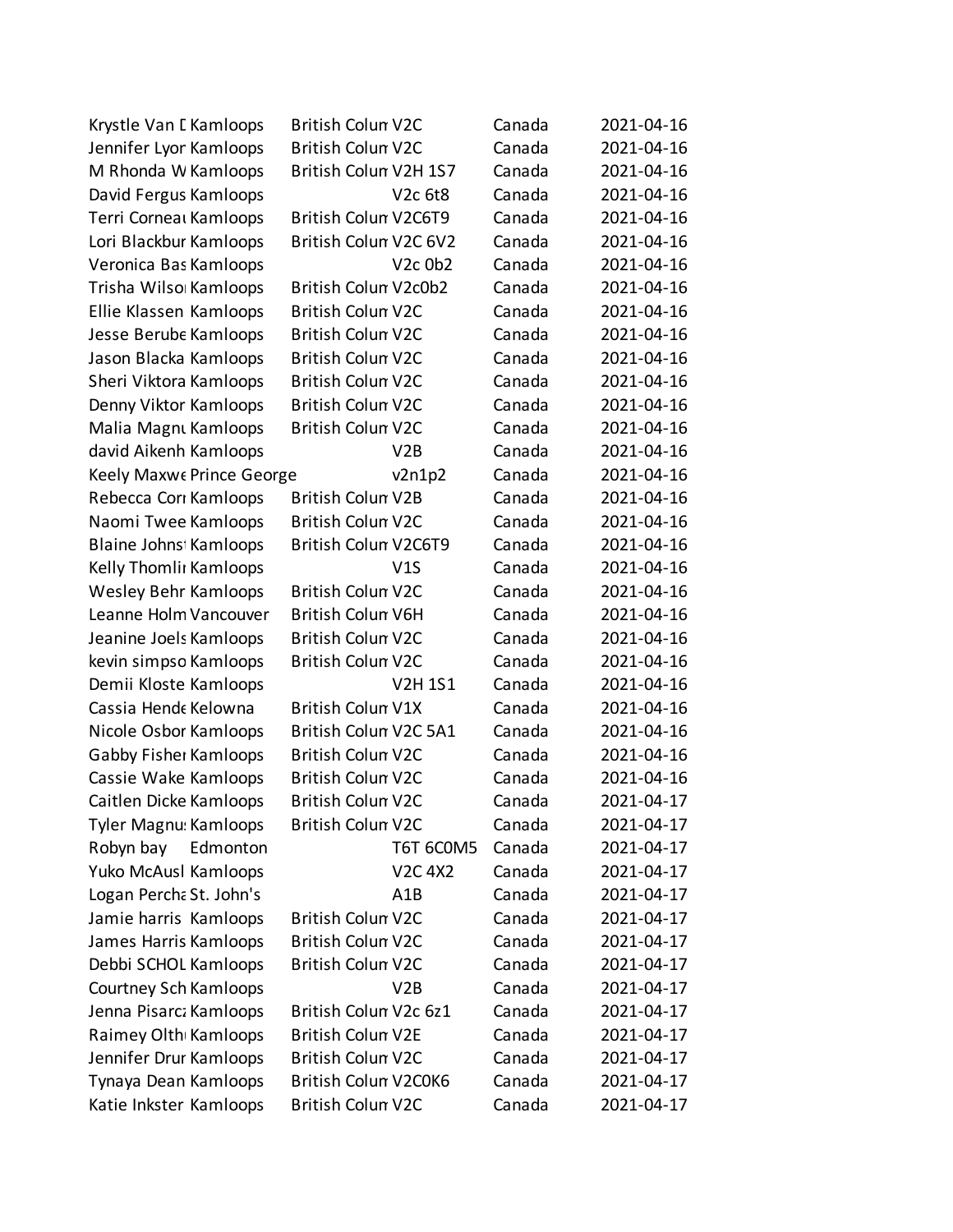| Jeneva Conne Kamloops                        | <b>British Colun V2E</b> |                  | Canada | 2021-04-17 |
|----------------------------------------------|--------------------------|------------------|--------|------------|
| Valerie mart Toronto                         |                          | m4j 3k4          | Canada | 2021-04-17 |
| Katlyn Jacksc Chase                          | <b>British Colun VOE</b> |                  | Canada | 2021-04-17 |
| Kim Carlin<br>Chase                          |                          | V0e1m0           | Canada | 2021-04-17 |
| Cherilyn Mcd Kamloops                        | British Colun V2B        |                  | Canada | 2021-04-17 |
| sarah jones Pritchard bc                     |                          | V0E2P0           | Canada | 2021-04-17 |
| Rebecca Johr Kamloops                        | <b>British Colun V2C</b> |                  | Canada | 2021-04-17 |
| Alyssa Reay Sudbury                          |                          | P <sub>3</sub> C | Canada | 2021-04-17 |
| Roger Blacka Armstrong                       | <b>British Colun VOE</b> |                  | Canada | 2021-04-17 |
| Kavan Foard Grande Prair Alberta             |                          | T8W              | Canada | 2021-04-17 |
| Josh Tweedy Kamloops                         | <b>British Colun V2E</b> |                  | Canada | 2021-04-17 |
| Sheri Sampic Kamloops                        | British Colun V2B        |                  | Canada | 2021-04-17 |
| Nidhi Maurya                                 |                          |                  | Canada | 2021-04-17 |
| Mark Lesarg Kamloops                         | British Colun V2C0G8     |                  | Canada | 2021-04-18 |
| John Maxwel Kamloops                         | <b>British Colun V1S</b> |                  | Canada | 2021-04-18 |
| nathan sharp Kamloops                        |                          | V2B              | Canada | 2021-04-18 |
| <b>Steve Krogse Kamloops</b>                 | <b>British Colun V2C</b> |                  | Canada | 2021-04-18 |
| Cam Calder<br>Kamloops                       |                          | V2c5z8           | Canada | 2021-04-18 |
| Paul Otway<br>Kamloops                       |                          | V1E              | Canada | 2021-04-18 |
| rose desjarla kamloops,                      |                          | v2c4e3           | Canada | 2021-04-18 |
| Amber Ouell Kamloops                         |                          | <b>V2C 2W5</b>   | Canada | 2021-04-18 |
| julie mcbride kamloops                       |                          | V2b 0c6          | Canada | 2021-04-18 |
| Lawney Wils Kamloops                         | British Colun V2C 0B2    |                  | Canada | 2021-04-18 |
| Edie McMull Kamloops                         |                          | V2C1L9           | Canada | 2021-04-18 |
| Kim Mcnicho Kamloops                         |                          | V <sub>2</sub> C | Canada | 2021-04-19 |
| Lyla Schinkel Tofield AB                     | Alberta                  | <b>T0B4J0</b>    | Canada | 2021-04-19 |
| Leea Hillis<br>Kamloops                      |                          | V2B              | Canada | 2021-04-19 |
| <b>Ashley Mccal Kamloops</b>                 | <b>British Colun V2E</b> |                  | Canada | 2021-04-19 |
| Kristen Wilsc Tofield                        | Alberta                  | T <sub>O</sub> B | Canada | 2021-04-19 |
| <b>Ashley Camp Edmonton</b>                  |                          | T6E4B76          | Canada | 2021-04-19 |
| Kim Chomysl Edmonton                         | Alberta                  | T6R              | Canada | 2021-04-19 |
| Candace Car Sherwood Pa Alberta              |                          | T8A              | Canada | 2021-04-19 |
| Kathy Mask Calgary                           | Alberta                  | T2Z 2B4          | Canada | 2021-04-19 |
| Christine Les Kamloops                       | <b>British Colun V2B</b> |                  | Canada | 2021-04-19 |
| Karen Campl Qualicum Beach                   |                          | <b>V9K2T4</b>    | Canada | 2021-04-19 |
| <b>Mallory Hout Kamloops</b>                 | British Colun V2c6a7     |                  | Canada | 2021-04-19 |
| Jacquie Scott Kamloops                       | <b>British Colun V2C</b> |                  | Canada | 2021-04-19 |
| Wayne Egers Kamloops, BC                     |                          | <b>V2C 6E4</b>   | Canada | 2021-04-19 |
| <b>BETH JOHNS Quesnel</b>                    | British Colun V2J        |                  | Canada | 2021-04-20 |
| John Welsh Kettering, Northamptonsh NN16 9ST |                          |                  | Canada | 2021-04-20 |
| Ireland Mille Kamloops                       |                          | V2E              | Canada | 2021-04-20 |
| Lucy Pierce<br>Winnipeg                      |                          | R3T              | Canada | 2021-04-20 |
| Zuha Tahir<br>Mississauga                    |                          | L5H              | Canada | 2021-04-20 |